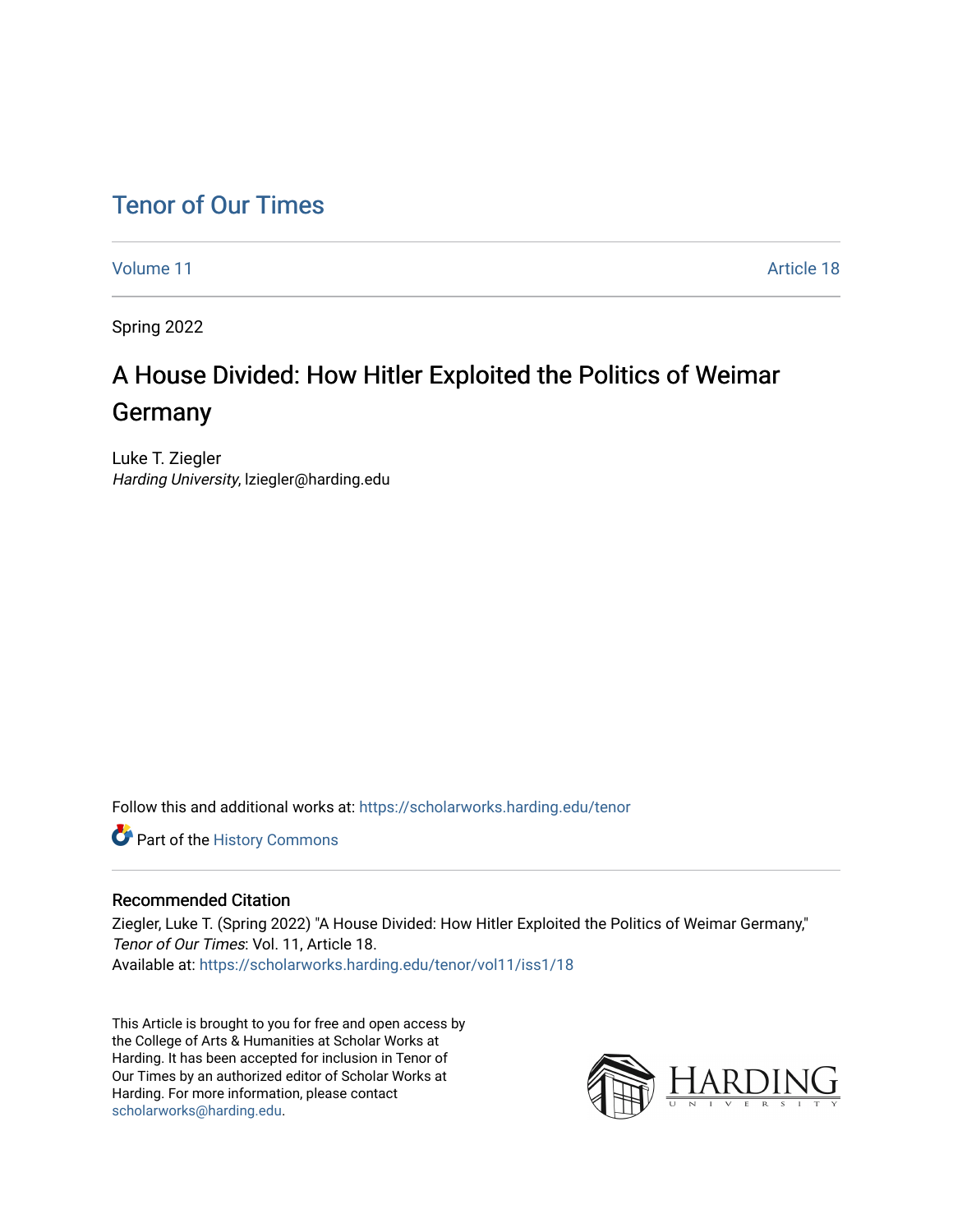A House Divided:

How Hitler Exploited the Politics of Weimar Germany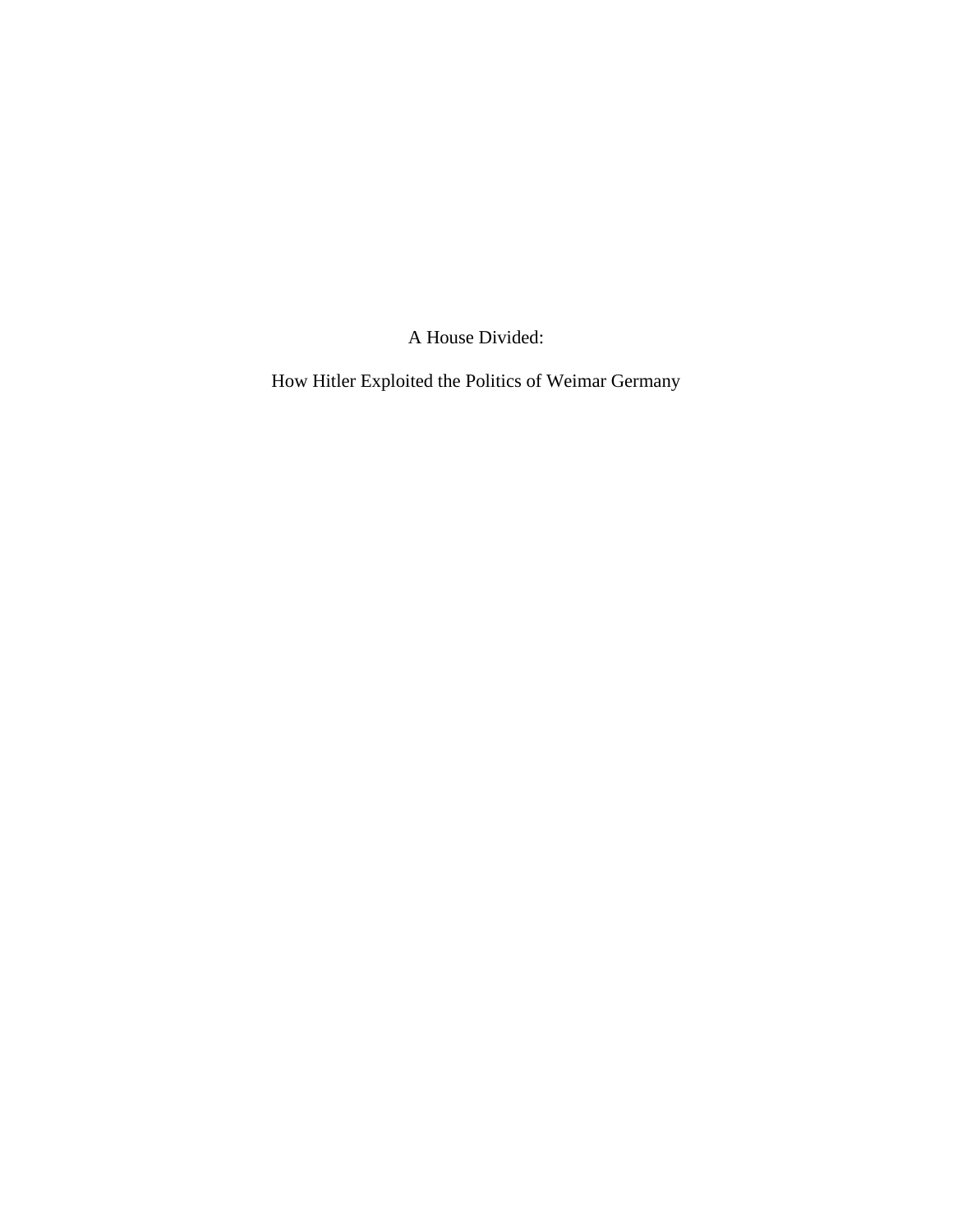"The government will therefore regard it as its first and foremost duty to re-establish *Volksgemeinschaft* – the unity of spirit and will of our volk. It will preserve and defend the foundations upon which the power of our nation rests."<sup>1</sup> The crowd in front of the Reich Chancellery listened in awe as Adolf Hitler shouted. With his typical showmanship, Hitler promised how he would absolve Germany of the sins of the Weimar Republic and return it to its former glory. He would throw away the weak Weimar democracy and usher in the thousand-year Reich.

The reasons for the Nazi capture of power are manifold and complex, but a few key themes tie together a larger narrative of defeat, fear, order, and ideology. The political fragmentation of the Republic combined with the German need for extreme nationalism was the perfect set-up for an authoritarian dictatorship. Hitler seized power because of the political instability of Weimar democracy coupled with Germany's economic strife. After World War I, Germany faced hostility from the allied victors. Reparations and restrictions enforced by the Treaty of Versailles undermined the vulnerable Republic. While these factors played a role in destabilizing Germany, external forces were not the sole cause of the Nazis. Hitler used this exterior strife as a scapegoat for Germany's problems, but ultimately the impediment to renewal lay with Germany itself. The Nazi Party brought together many elements of the German spirit so that they could enact their new reign.

There is much extant literature on the Weimar Republic. While a broad swath of scholarship focuses on World War II and the Nazis once they came into power, a good amount covers the Weimar period.<sup>2</sup> Two pillars of Weimar historiography are Detlev Peukert and Hans

<sup>1</sup> Adolf Hitler, as quoted in "Hitler's First Address as Chancellor (1933)," Alpha History, accessed April 28, 2021.

<sup>2</sup> Regarding scholarship of the Nazis after 1933, see Ian Kershaw, *Hitler, the Germans, and the Final Solution* (New Haven, CT: Yale University Press, 2008).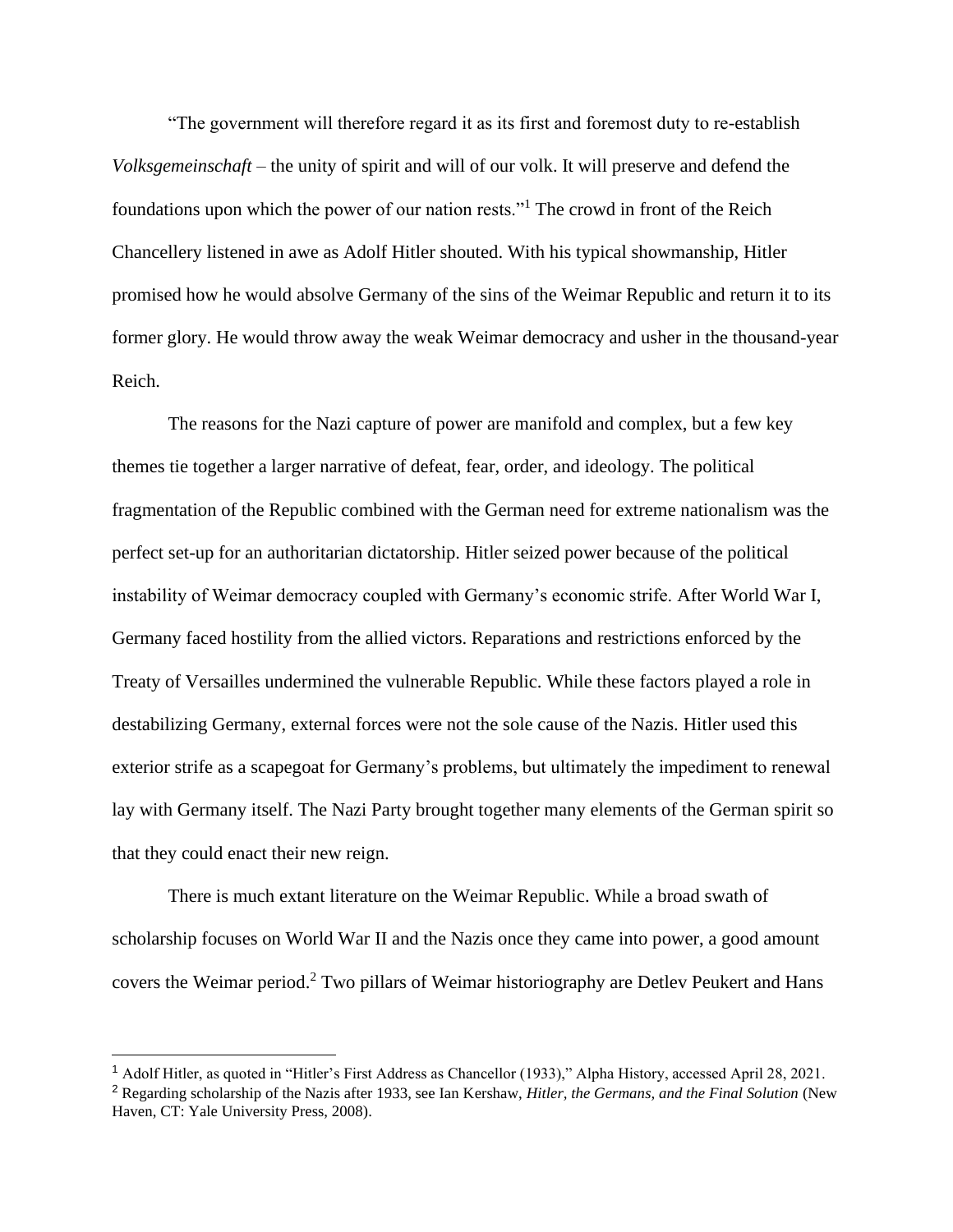Mommsen.<sup>3</sup> Mommsen in particular advocated for the *Sonderweg* theory, which posited that the Third Reich was a culmination of all of Germany's past.<sup>4</sup> It theorized that centuries of German history made it inevitable that an authoritarian dictatorship would come into power. *Sonderweg*, meaning 'special path', picked up steam after the 1960s, but faced criticism in the late twentieth century, most notably from British historians David Blackbourn and Geoff Eley.<sup>5</sup> In recent years, *Sonderweg* has reentered the discussion, but with modifications and refinements.<sup>6</sup>

Weimar historians discuss the *Sonderweg* theory because it attempts to explain the formation of one of the most insidious governments in the last century. The literature of the Weimar Republic provides an analysis of the failure of human government. The Third Reich did not come into existence because of the unrest in 1920s Germany, but because there were underlying factors that the Nazi Party capitalized on. This does not mean that Germany was predestined to unleash Nazism upon Europe, but that the causes are complex and stretch back before World War I. Germany did not walk a 'special path,' but cause and effect still play a part.

Weimar culture produced beauty, and the people were confident in its government. However, this peace only lasted while times were good. The idealism the framers of the constitution had seeped out of the sleepy German town and into the rest of the nation. The Weimar period in Germany hosted great advances in art, architecture, philosophy, film, and

<sup>3</sup> Detlev Peukert, *The Weimar Republic: The Crisis of Classical Modernity*, trans. Richard Deveson (New York: Hill and Wang, 1989); Hans Mommsen, *The Rise and Fall of Weimar Democracy*, trans. Elborg Forster and Larry Eugene Jones (Chapel Hill, NC: University of North Carolina Press, 1996).

<sup>4</sup> Helmut Walser Smith, "When the Sonderweg Debate Left Us," *German Studies Review* 31, no. 2 (May 2008): 225-240.

<sup>5</sup> The *Sonderweg* theory posits that an authoritarian dictatorship would naturally arrive in Germany as a matter of course due to Germany's history, and the Nazis are just a manifestation of this; David Blackbourn and Geoff Eley, *The Peculiarities of German History: Bourgeois Society and Politics in Nineteenth-century Germany* (Oxford: Oxford University Press, 1984).

<sup>6</sup> Jürgen Kocka, "Asymmetrical Historical Comparison: The Case of German Sonderweg," *History and Theory* 38, no. 1 (February 1999); Annie Everett, "The Genesis of Sonderweg," *The International Social Science Review* 91, no. 2 (2015).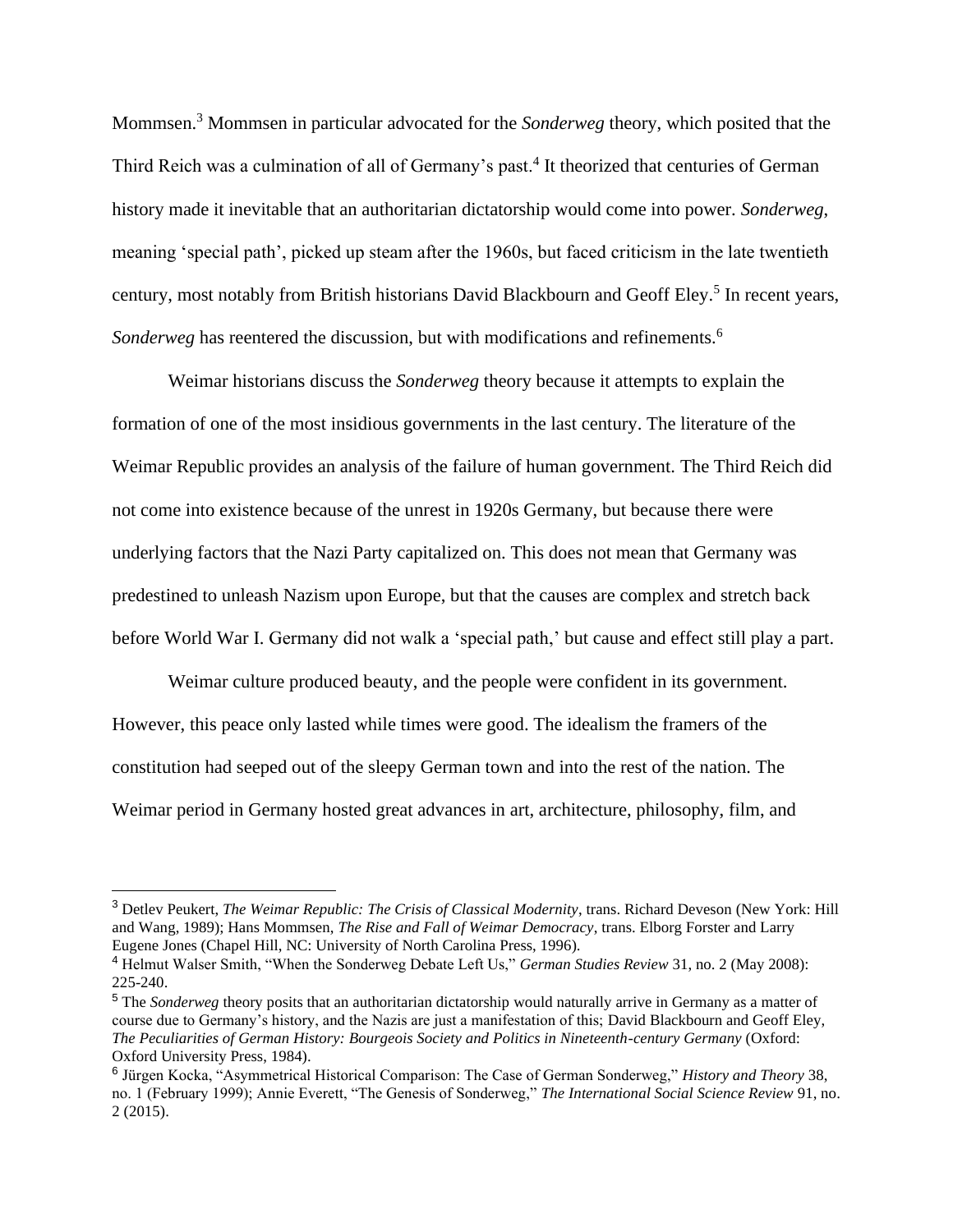literature. Bauhaus architecture still inspires modern construction; scholars still study Thomas Mann and Martin Heidegger.<sup>7</sup> After World War I, Weimar ushered in an incredible cultural renaissance for Germany. It is very easy to forget the brightness of interwar Germany in light of what came after, but the horrors of the Nazi Party should not eclipse the contributions of Weimar.

At the beginning of the first World War, mass nationalistic hysteria swept Germany. Germans were intensely proud to be Germans. They wanted to show all of Europe the might of the German Empire. Thousands across the nation filled public squares, city parks, and beer halls with demonstrations, parades, and flag waving. A carnival-like atmosphere pervaded society. Interestingly enough, it seemed to the people like this grand patriotism was unprecedented. This hysteria brought the German people together like never before.<sup>8</sup> Rich and poor alike came out in droves to support Germany. Later, this phenomenon became known as the August Days, when the nation was united in one spirit.<sup>9</sup> The August Days began to embody the spirit of *Volksgemeinschaft*, meaning 'people's community'.

As the warmth of August turned to the cold of December, so the war marched on. During hardships late in the war, the nation put on rose-colored glasses and remembered the August Days. Historian Benjamin Carter Hett theorized that this romanticized version of the August Days provided a self-defense mechanism for Germany, and that it preserved the *Volksgemeinschaft*. Later, politicians would exploit this narrative for their own agenda.<sup>10</sup>

World War I left Germany a beaten nation, buried in debt and facing a revolution. The

<sup>&</sup>lt;sup>7</sup> For further reading on the cultural contributions of Weimar, see Peter E. Gordon and John P. McCormick, ed. *Weimar Thought: A Contested Legacy* (Princeton: Princeton University Press, 2013).

<sup>8</sup> Peter Fritzsche, *Germans Into Nazis* (Cambridge, MA: Harvard University Press, 1998), 30.

<sup>9</sup> Benjamin Carter Hett, *The Death of Democracy: Hitler's Rise to Power and the Downfall of the Weimar Republic*, (New York: Henry Holt and Company, 2018) 30.

<sup>10</sup> Ibid., 232.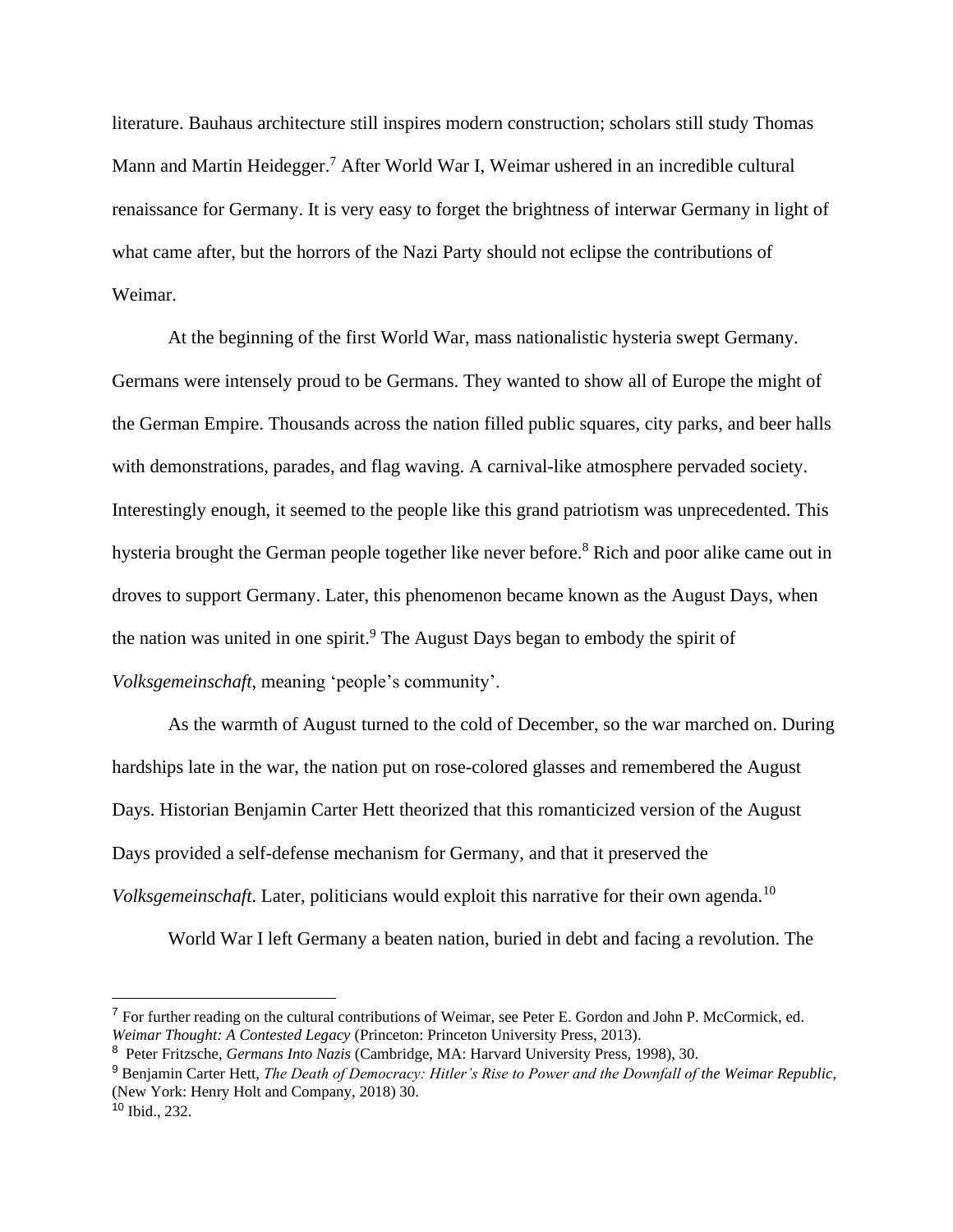military high command, seeing that the war was in dire straits and wanting to preserve their power, handed control of signing an armistice over to a civilian government. Thus, they were able to preserve their reputation and use the mainly socialist parliament as a scapegoat when Germany lost.<sup>11</sup> After the war, the Treaty of Versailles shackled Germany with massive reparation payments and constraints. This perceived betrayal by politicians would later become known as the 'Stab in the Back' legend. As the politics in Weimar became more and more radicalized, the stab in the back grew to be a rallying cry for the Nazis against those who they said betrayed Germany, mainly Jews and communists.

Furthermore, a communist revolution swept through Germany in November of 1918. This led to civil unrest, labor strikes, and eventually the abdication of Kaiser Wilhelm II. This allowed the military elites to pin blame on those who weakened Germany from the inside. This contributed further to the Stab in the Back legend by placing guilt on the political left.<sup>12</sup> Additionally, the revolution contributed to a fear of violent communism in Weimar politics.<sup>13</sup> This fear expanded to divide and radicalize Weimar politics; it drove a wedge between the left and the right, with both seeing the other's actions as justification for their own violence.<sup>14</sup>

The revolution and formation of The Republic immediately following World War I drastically changed the political landscape of Germany. The greater populace now had a much more active role in government, especially because both men and women over the age of twenty could vote. Now, every political movement and agenda needed to persuade the general public, not just one class of people.<sup>15</sup> The multitude of voices created a fractured political order. As

<sup>11</sup> Ruth Henig, *The Weimar Republic: 1919-1933* (New York: Routledge, 1998), 8.

<sup>12</sup> Ibid., 19.

<sup>13</sup> Weitz, 92.

<sup>14</sup> Schumann, 43.

<sup>15</sup> Bernhard Fulda, *Press and Politics in the Weimar Republic* (Oxford: Oxford University Press, 2009), 19.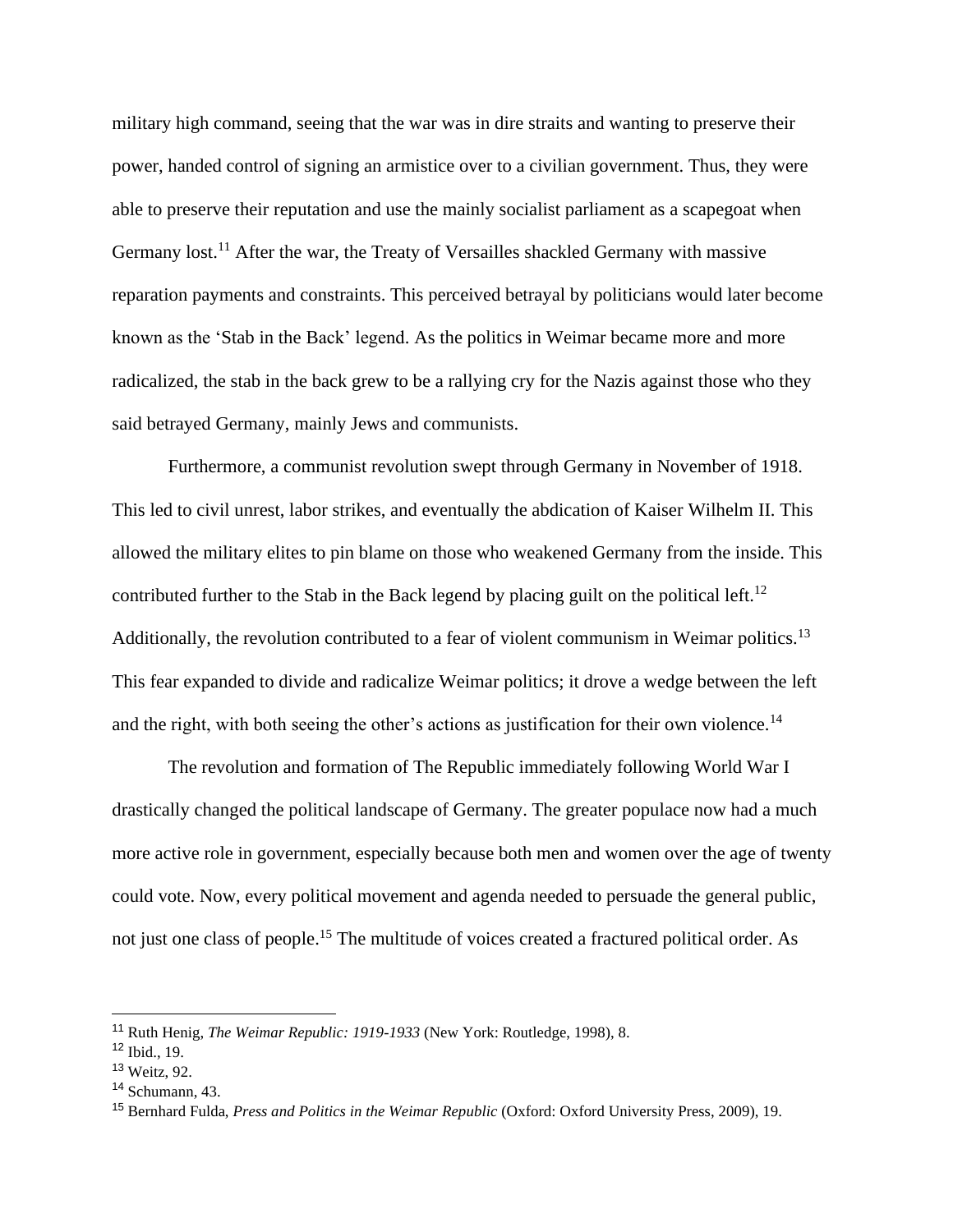Fritzsche noted, "the new Germany can best be found in the humdrum mobilization of interest groups, veterans' associations and… a hundred voices, libelous, illiberal, and chauvinistic as they may have been."<sup>16</sup> Also, the war made the German people realize that they were a political actor. The people remembered those bright August Days, and realized that the mob influenced the government.<sup>17</sup>

Political division marked the beginning years of Weimar. The first democratic election in 1920 saw the center parties erode to both the left and the right. This meant that the upper echelons of government no longer saw value in a republic.<sup>18</sup> Additionally, the abdication of Kaiser Wilhelm II removed a sense of legitimacy from the government, and from the nation as a whole.<sup>19</sup> The German population was divided politically as well as culturally, and many wanted a return of an authoritarian power.<sup>20</sup>

Germany faced external conflict as well. The Allies forced the Treaty of Versailles upon the German people. The treaty was a reminder that Germany had lost the war. It famously required that Germany pay back massive sums to the allies as reparations, and introduced a clause demanding Germany to acknowledge its guilt in starting World War I. This War Guilt Clause, as people called it, was unpalatable for much of the nation. For the average German, World War I had been a war of self-defense.<sup>21</sup> This unilateral hatred for the Treaty of Versailles, and the politicians who signed it, reunited much of Germany in those divisive times.<sup>22</sup> In actuality, it was not that the treaty was so terrible, but that it was perceived as such.<sup>23</sup> It seemed

- <sup>18</sup> Henig, 27.
- <sup>19</sup> Fulda, 45.

<sup>&</sup>lt;sup>16</sup> Fritzsche, 136.

<sup>17</sup> Ibid., 59.

<sup>20</sup> Weitz, 81; Henig, 2.

<sup>21</sup> Henig, 19.

<sup>22</sup> Richard Bessell, "The Nazi Capture of Power," *The Journal of Contemporary History* 39, no. 2 (2004), 173.

<sup>23</sup> Fritzsche, 151.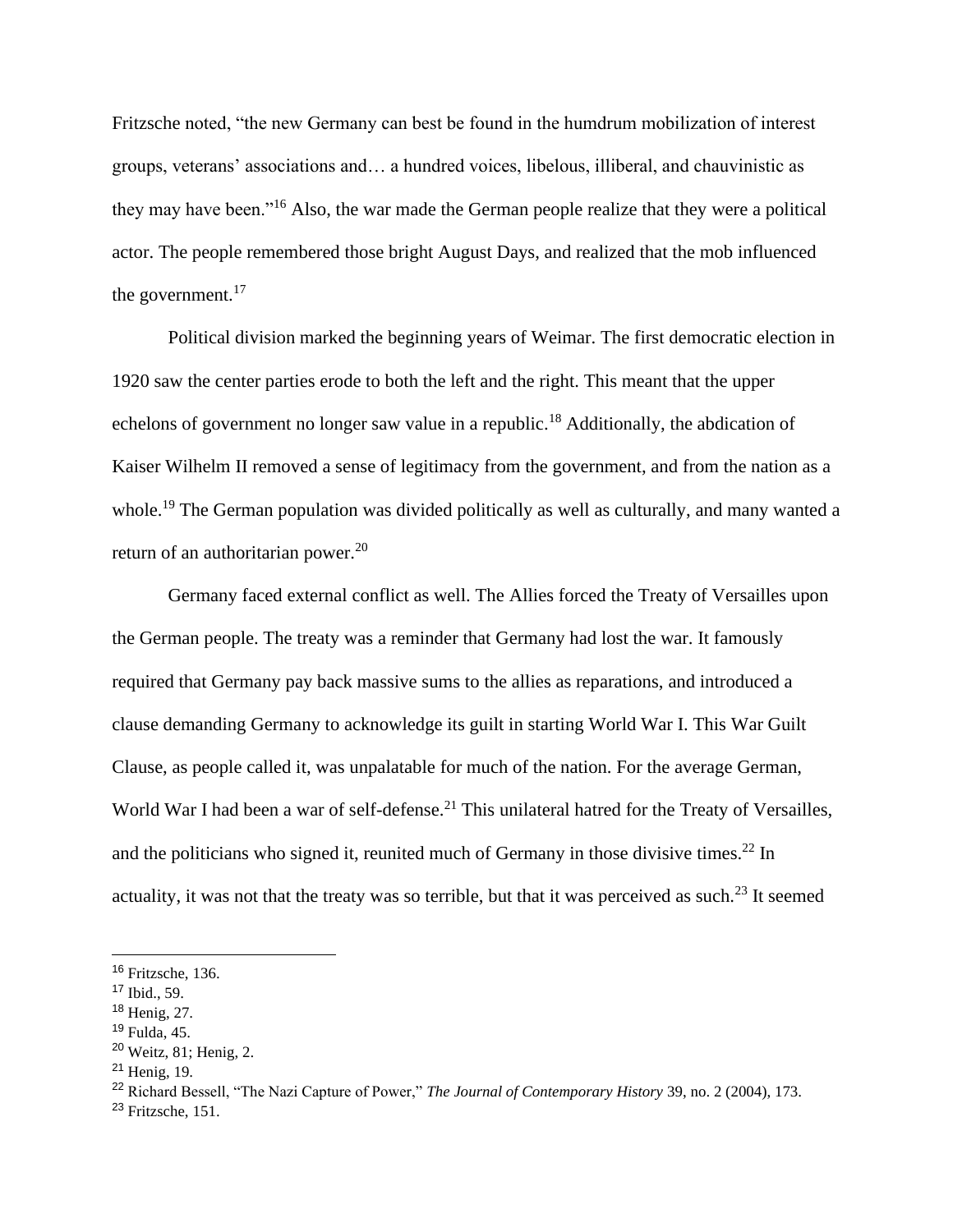like an infringement on the German people. The treaty was so hated that Matthias Erzberger, one of the signatories, was vilified in the right-wing press, and ultimately assassinated.<sup>24</sup>

In 1922, disaster struck. Extreme hyperinflation destroyed the German Mark and crippled the economy. Germany had borrowed heavily to fund the first world war. The military command bargained on German victory to pay back these loans.<sup>25</sup> When Germany lost, it left the nation saddled with debt. The massive reparation payments coupled with the economic burden of rebuilding a country after war pushed the economy of the Weimar Republic to the breaking point. During this time of crisis, fragmentation defined politics. Some right-wing newspapers advocated a rejection of democracy and a return to an authoritarian dictatorship.<sup>26</sup> This crisis also accelerated the trend of small, special interest parties gaining traction. The rollercoaster-like progress of the currency spawned a host of special interest parties committed to looking after their constituents' material interests.<sup>27</sup> These splinter parties did nothing to stabilize a government already paralyzed by division.<sup>28</sup> A parliament operating with a very slim majority does not bode well for the efficacy of that government.

The Weimar Republic faced its first presidential election in 1925. The National Assembly appointed the first president, Friedrich Ebert. He died on February twenty-eighth, 1925, and elections were set for March twenty-ninth. Historian Bernhard Fulda postulated that Ebert died of stress due to intense hounding and attacks in the right-wing press that left him physically debilitated.<sup>29</sup> The Right's candidate for the presidency was an old aristocratic war hero named

<sup>24</sup> Fulda, 58, 61.

<sup>25</sup> Henig, 6.

<sup>26</sup> Schumann, 132.

<sup>27</sup> Mommsen, 205.

<sup>28</sup> Donna Harsch, *German Social Democracy and the Rise of Nazism* (Chapel Hill, NC: University of North Carolina Press, 1993), 41.

<sup>29</sup> Fulda, 99.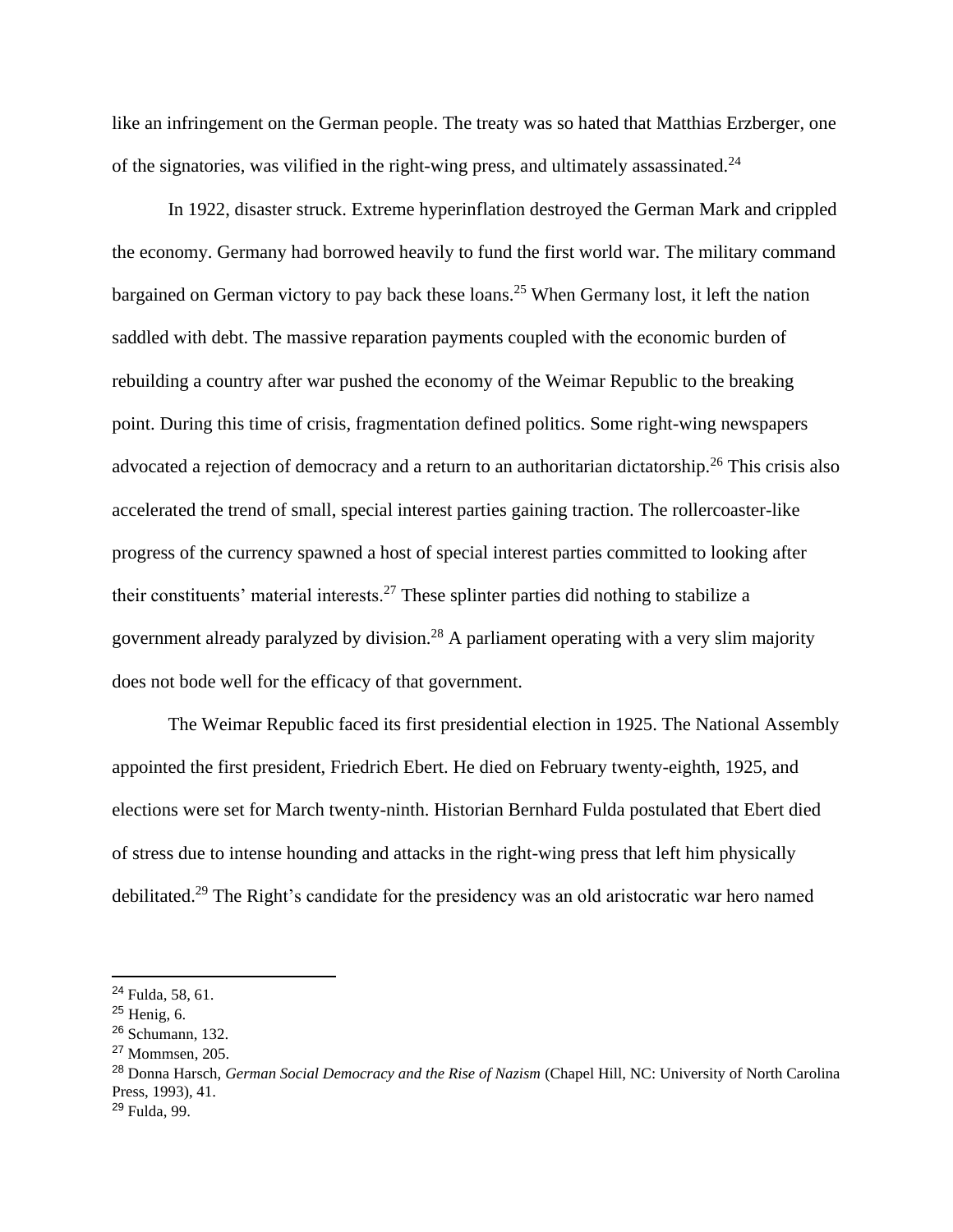Paul von Hindenburg. He had led the German army on the eastern front in World War I, and had severely defeated the Russians at several battles, leading to mass popularity and national renown. Hindenburg was immensely popular with the common people. He was *Volksgemeinschaft* and German militarism brought to life. Author Dirk Schumann claimed that:

Thus, the moderate *Magdeburgische Zeitung* could issue an appeal in April of 1925 to bring about a 'bourgeois unity front' against the Weimar Coalition and its candidate, Marx, because Hindenburg - and this is where the second connotation of the unity idea comes into play - was in a position to 'unite the entire German people behind himself across all parties and classes.'<sup>30</sup>

Hindenburg represented the spirit of the German people. He defeated the SPD's (Social Democrat Party) candidate Otto Braun and the Center Party's Wilhelm Marx, thus becoming Reich President. The role of the Reich President, albeit a new office in the Weimar government, was almost a call back to constitutional monarchy. Some even used the phrase *Ersatzkaisertum* (replacement emperor) to describe the office, as Mommsen explained.<sup>31</sup> The election of Hindenburg illustrated Germany's desire for a strong leader who rectified their defeat in World War I.

From 1924 to 1928, the Weimar Republic enjoyed a period of relative peace and stability. This is when much of the cultural contributions that have come to be associated with Weimar took place. The Rentenmark, a replacement for the devalued Reichsmark indexed to the price of gold, stabilized the economy. Additionally, the United States loaned the Republic a great deal of money so that they could pay off war debts. Political tensions had been eased, as it was difficult to push people to extremes when there was not much causing outrage.<sup>32</sup> It was, however, merely the calm before the storm.

<sup>30</sup> Schumann, 194

<sup>31</sup> Mommsen, 57.

<sup>32</sup> Henig, 41; Schumann, 158.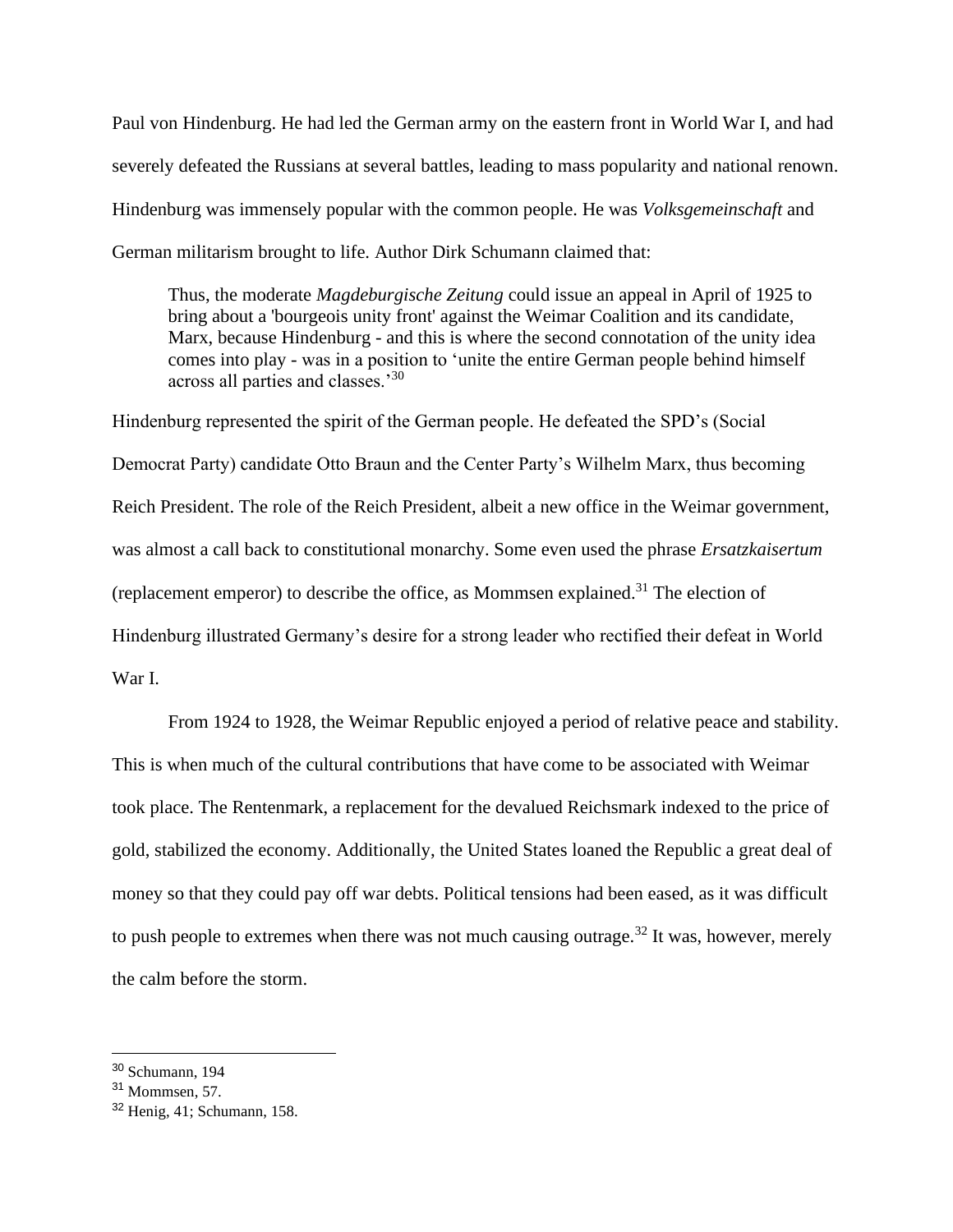Throughout these peaceful years, a series of coalition governments controlled the Weimar parliament, as no one party ever won a complete majority. When Wall Street crashed, Germany once again faced a financial crisis. The American money dried up, and the German economy looked desperate. The Depression caused this already tenuous coalition, made up of the SPD, Center, and various right-wing parties, to crumble. Each party stopped trying to cooperate and started looking out for the interests of their constituents, and themselves.<sup>33</sup>

Leading up to this, the NSDAP, National Socialist Democratic Worker's Party, or, Nazi Party, had been accumulating a following. Many Germans did not see the value in a democratic system; they wanted the Kaiser to return.<sup>34</sup> The Weimar parliament was not very effective, the governments could not form majorities, politics were too fractured, and most right wing politicians actually rejected democracy, seeing it as left wing and foreign intrusion.<sup>35</sup> Before, the Nazis were little more than an extremist fringe party, but during the economic crisis they marshalled popular support through mass media and public rallies.<sup>36</sup> The Nazis captivated the nation by preaching an ideology of national unity, of *Volksgemeinschaft*. "Much of the Nazi phenomenon took place in the subjunctive tense." Fritzsche pointed out.<sup>37</sup> The Nazis used ideology and romanticism as rhetoric; they fed people wishful thinking. Hitler did not try to persuade people factually, he played to the Germans' fears, hopes, and ideals. It was not entirely rational; it was an emotional, visceral response.<sup>38</sup> Hitler preyed upon the skepticism of the splintered Weimar party system. He conveyed that all parties would be dissolved into

- <sup>34</sup> Fulda, 134.
- <sup>35</sup> Weitz, 105.
- <sup>36</sup> Fulda, 131.
- <sup>37</sup> Fritzsche, 228.
- <sup>38</sup> Hett, 13.

<sup>33</sup> Weitz, 122.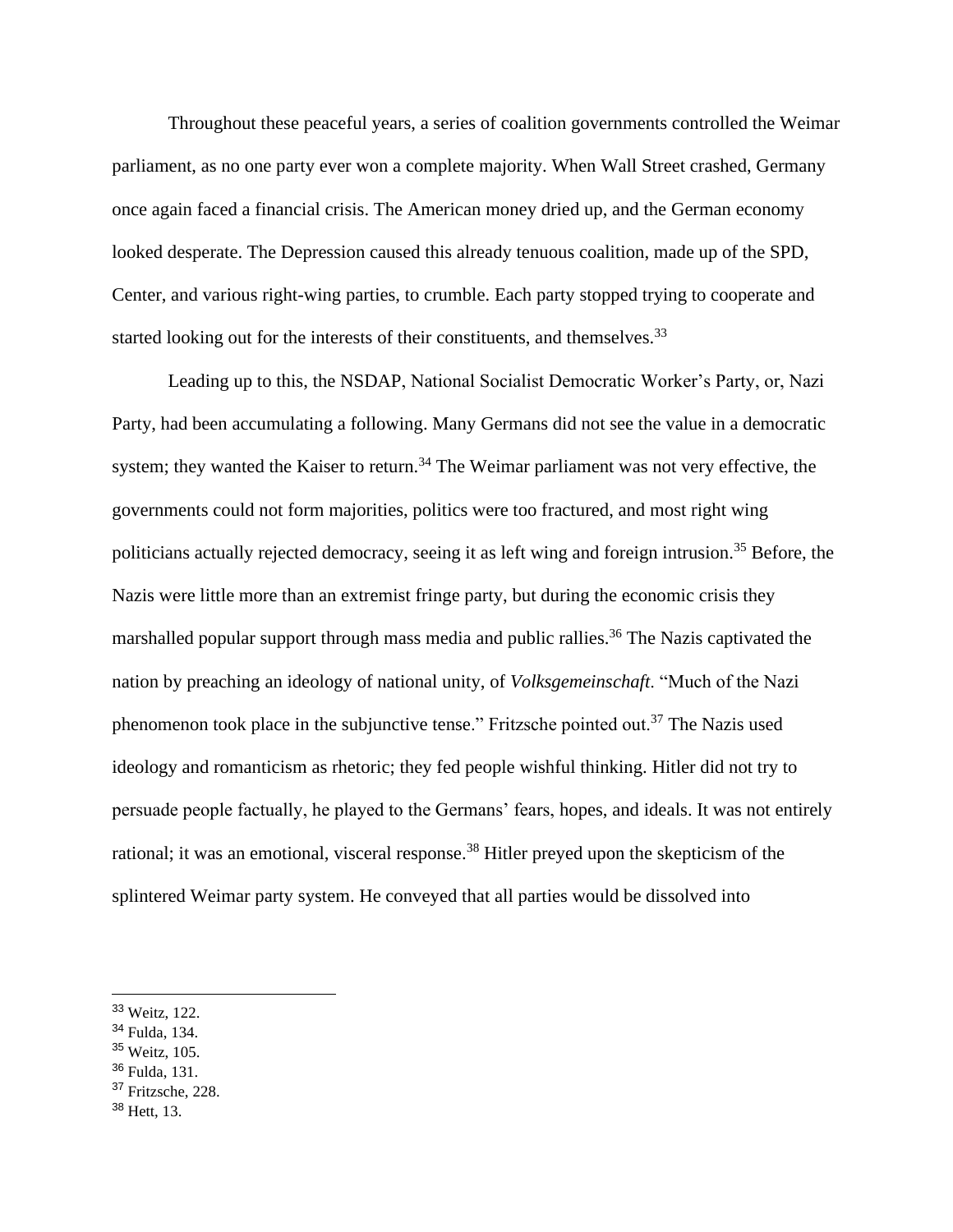*Volksgemeinschaft*, and the NSDAP would assume all aspects of political life.<sup>39</sup> The Nazis were in sync with the people's desires. They were able to emphasize and cultivate the aspects of the zeitgeist that promoted their agenda. Fritzsche illustrated that what most middle, and some working, class people wanted was a nationalist, progressive, and united party. In a word, the Nazis.<sup>40</sup>

Hitler used Stab in the Back rhetoric to build anti-Semitic feeling. He associated the politicians that allegedly betrayed Germany with an underground Jewish conspiracy. Anti-Semitism had existed in Germany for a long time, but Hitler weaponized it to discredit his political opposition and cut off the Republic from its citizens.<sup>41</sup> Hitler always blamed an external burden on the shortcomings of Germany, but most of Weimar's problems lay within its borders.

In 1930, amidst the Depression and political turmoil, the coalition government headed by the SPD collapsed. Hindenburg, as a measure to further his anti-democratic aims, appointed Heinrich Brüning, a conservative member of the Center Party, as Reich Chancellor.<sup>42</sup> If anything, this decision was made to decrease parliamentary power rather than save it. Additionally, President Hindenburg invoked article forty-eight of the Weimar constitution, which gave the chancellor the ability to govern by decree. In an egregious political faux pas, Brüning called new elections, in a "fairyland belief that he, a sitting chancellor in the midst of a depression, would win widespread popular support."<sup>43</sup> This election cost Brüning's government their majority, as both the NSDAP and the KPD (German Communist Party) made impressive gains. Brüning was then forced to rely on article forty-eight for power, as parliament was

<sup>39</sup> Mommsen 511.

<sup>40</sup> Fritzsche, 184; Mommsen, 374.

<sup>41</sup> Mommsen, 28.

<sup>&</sup>lt;sup>42</sup> While the Reich President was the Head of State, the Reich Chancellor, appointed by the President, led the Reichstag, or parliament. The Chancellor was usually the leader of the majority party. <sup>43</sup> Weitz, 123.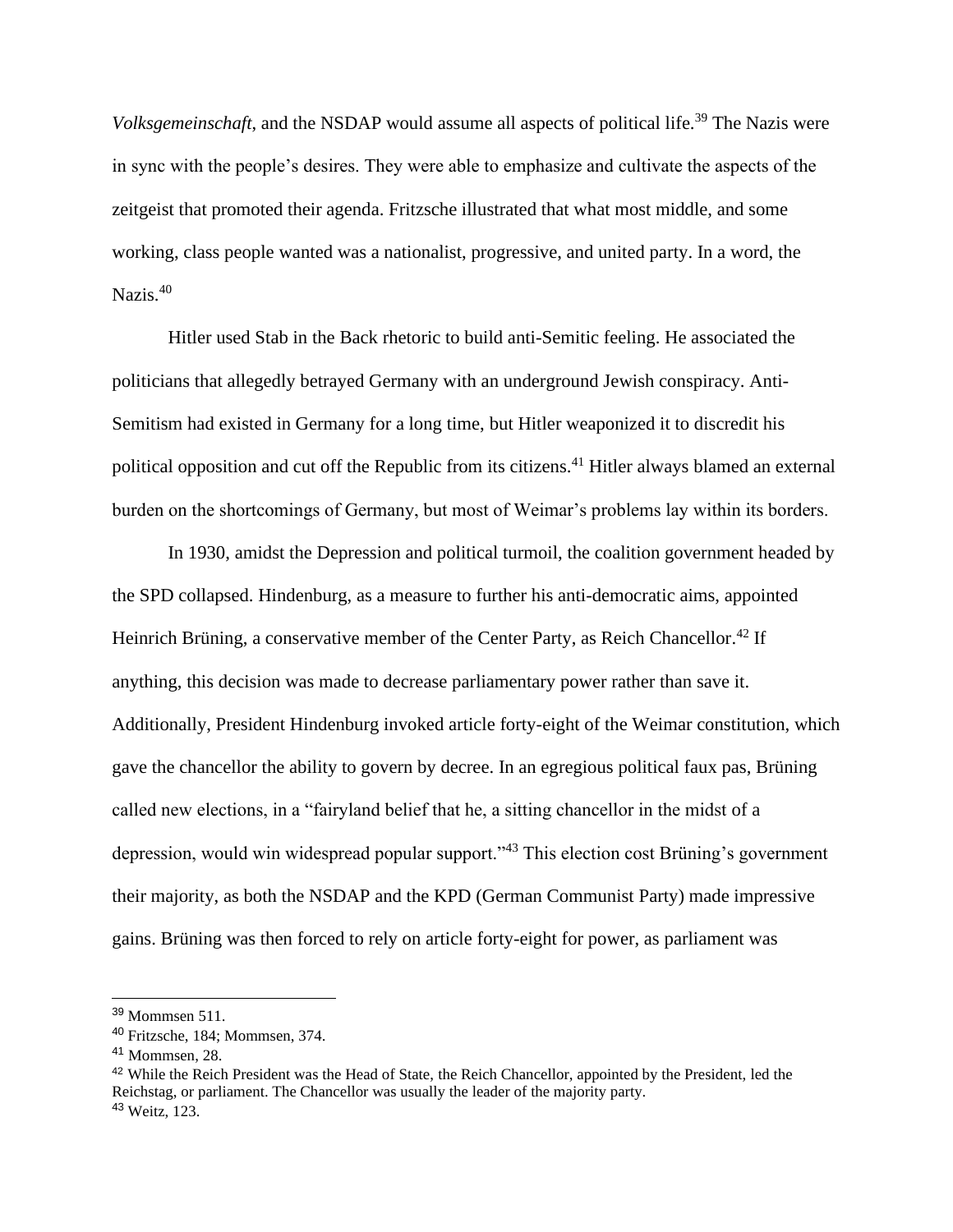gridlocked. These measures constituted an effort to dismantle the Republic and return Germany to its pre-World War I glory.<sup>44</sup>

At the same time, an intense fear of the left wing fractured the political landscape of Weimar even more. The radicalism of the KPD pushed those who might have fallen in the center farther towards the right.<sup>45</sup> Before 1930, the SPD, the largest party in Germany and the main bulwark of Weimar democracy, did not see the Nazi Party as a real threat, or even really acknowledge them. They were far more concerned with the actions of the KPD.<sup>46</sup>

In addition, the media climate in the Weimar Republic did not lend itself to peaceful politics. The press on both sides reported in a partisan, sensationalized manner, making every event appear worse than it was.<sup>47</sup> Furthermore, the media also informed, or misinformed, politicians on current events, leading them to tailor their actions to what was being reported in newspapers, not what was really happening.<sup>48</sup> The NSDAP in particular was incredibly effective at using propaganda; they were able to radicalize the middle class and rural peasantry into anti-Communist hysteria.<sup>49</sup>

It was this fear of the Left along with a desire for order and stability that sounded the death knell of the Weimar Republic. Both the elites at the top of German society and the average citizen wanted a peaceful, orderly nation.<sup>50</sup> As Brüning's government did not have a majority, it had to rely on the tolerance of the SPD for existence. The SPD tolerated the government because it wanted to keep Weimar society in a hard-won state of order, and because it feared the

- <sup>47</sup> Fulda, 173.
- <sup>48</sup> Ibid., 198.

<sup>44</sup> Ibid., 122.

<sup>45</sup> Henig, 44.

<sup>46</sup> Harsch, 63, 66.

<sup>49</sup> Mommsen, 554.

<sup>50</sup> Bessel, 186.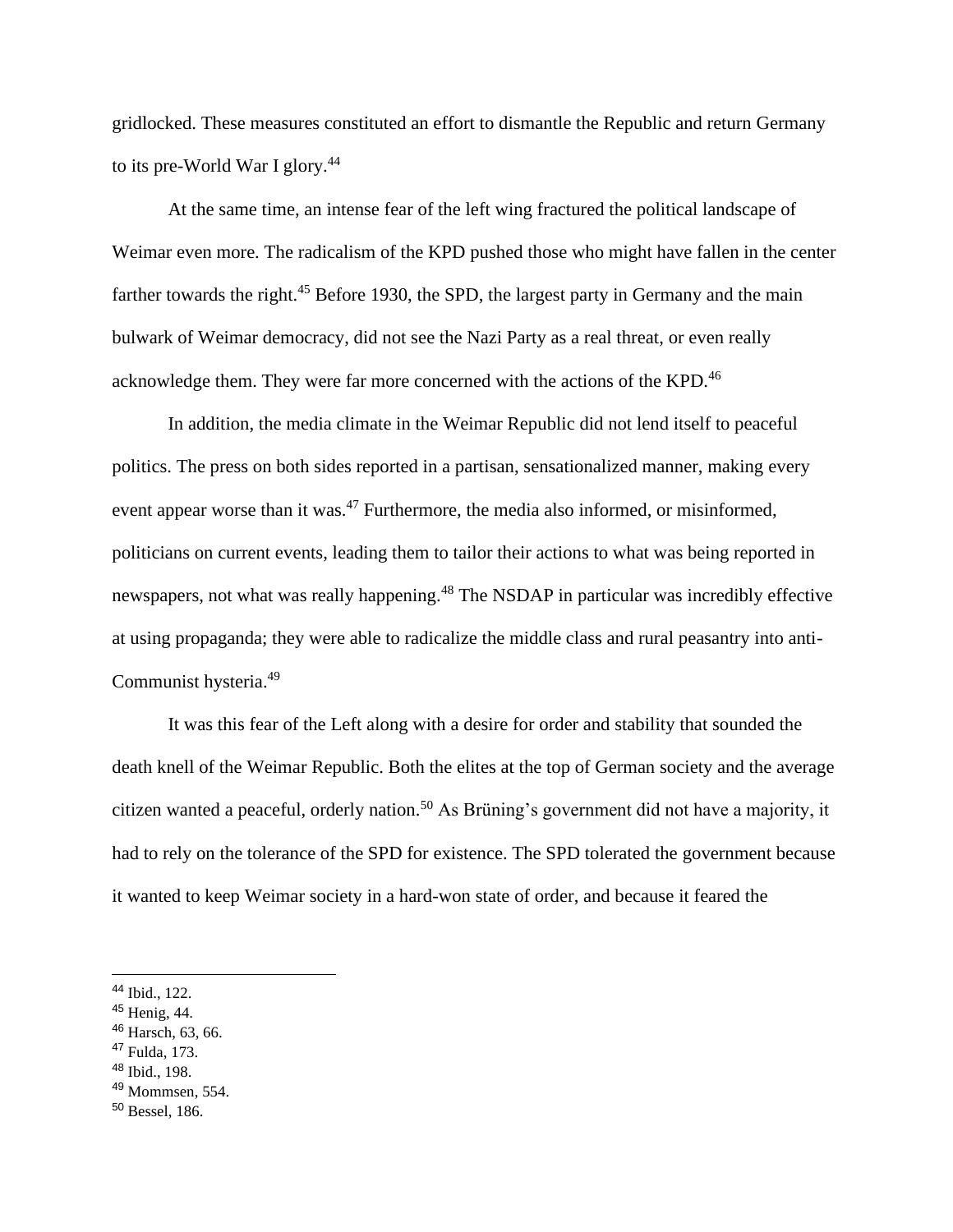government that would take its place.<sup>51</sup>

During the elections of 1932, Hindenburg dismissed Brüning as chancellor and replaced him with Franz von Papen. Papen, an old Prussian aristocrat less committed to democracy than even Brüning, enjoyed almost no support in the Reichstag, causing him to dismiss parliament and call for fresh elections. The new elections in November saw Papen once again fail to win a majority, and Kurt von Schleicher, an independent, replaced him as chancellor. Schleicher then approached Adolf Hitler for talks of a coalition government, and Hitler agreed if he were to be appointed chancellor. Hindenburg acquiesced, and in January of 1933 Hitler was appointed Reich Chancellor, signaling the end of the Weimar Republic.

Hitler's ascension to the chancellery was not a complete failure of democracy; it did not happen in ballot boxes. The decision to appoint Hitler was made entirely in closed meetings between men who did not respect democracy. By forgoing democracy, they renounced the safeguards it provided.<sup>52</sup> The ruling elites saw parliament as a necessary evil that had to be endured so that one day, they could return Germany to its pre-World War I power.<sup>53</sup> However, this is not to say that the Third Reich was entirely the fault of Papen, Schleicher, and Hindenburg. Fritzsche described that although Hitler's appointment was ultimately because of backroom deals, he would never have been considered had he not been the leader of the largest right-wing party.<sup>54</sup> The German people voted for the Nazis. The Nazis marshalled the German spirit and cultivated a fear of communism, but the ones who let Hitler in the door were powerful men concerned with preserving their own hegemony.<sup>55</sup> The Nazi Party enticed most people,

<sup>51</sup> Harsch, 150.

<sup>52</sup> Mommsen, 561.

<sup>53</sup> Ibid., 508.

<sup>54</sup> Fritzsche, 210.

<sup>55</sup> Bessel, 187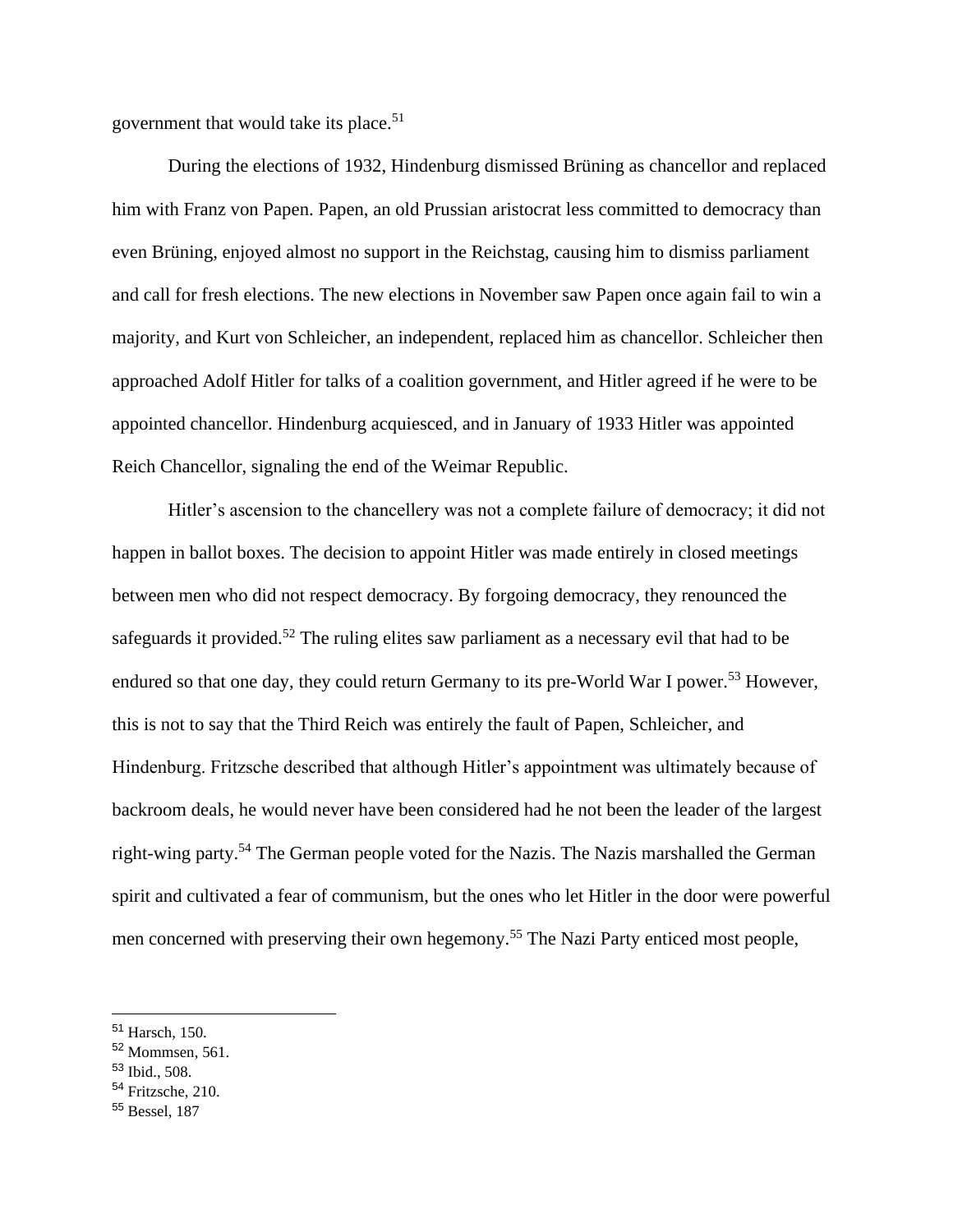whether it be from a fear of the revolutionary Left, a desire for true *Volksgemeinschaft*, or the need to restore Germany to its former militaristic glory.<sup>56</sup>

The Weimar Republic lasted fourteen years almost to the day. From the quiet village of Weimar to the cacophony of Berlin, the Republic ran an exciting and turbulent race. It was founded with hope that Germany would recover from the war and turn over a new leaf, but as revolutions raged, currencies crashed, governments failed, the ones left in control of the Republic were bitter, cynical, and opposed to a democratic form of government. Germany remembered those hopeful August Days and wished for a return of that joyful *Volksgemeinschaft*.

Some of this was due to the strict restraints placed upon Germany by the Treaty of Versailles, but Weimar did not fall because of external stressors. Weimar fell from the inside. The Nazis persuaded both the German people and the politicians in control that their ideology was truth. They preached a message of national renewal, unity, and a return of German power.

Germans did not become Nazis overnight. It was a gradual build up. Initially, people were confident in the democratic prowess of the Weimar Republic. After all, there was beauty, cinema, art, and architecture. However, a combination of poor politics, economic disaster, and a desire to return Germany to its pre-World War I glory pushed Weimar democracy to the breaking point. One singular cause for Hitler's success in 1933 does not exist. Many factors contributed to Weimar's downfall. Ultimately, Hitler used a time of crisis and hatred to pounce upon a weak political system and take power.

<sup>56</sup> Fritzsche, 8.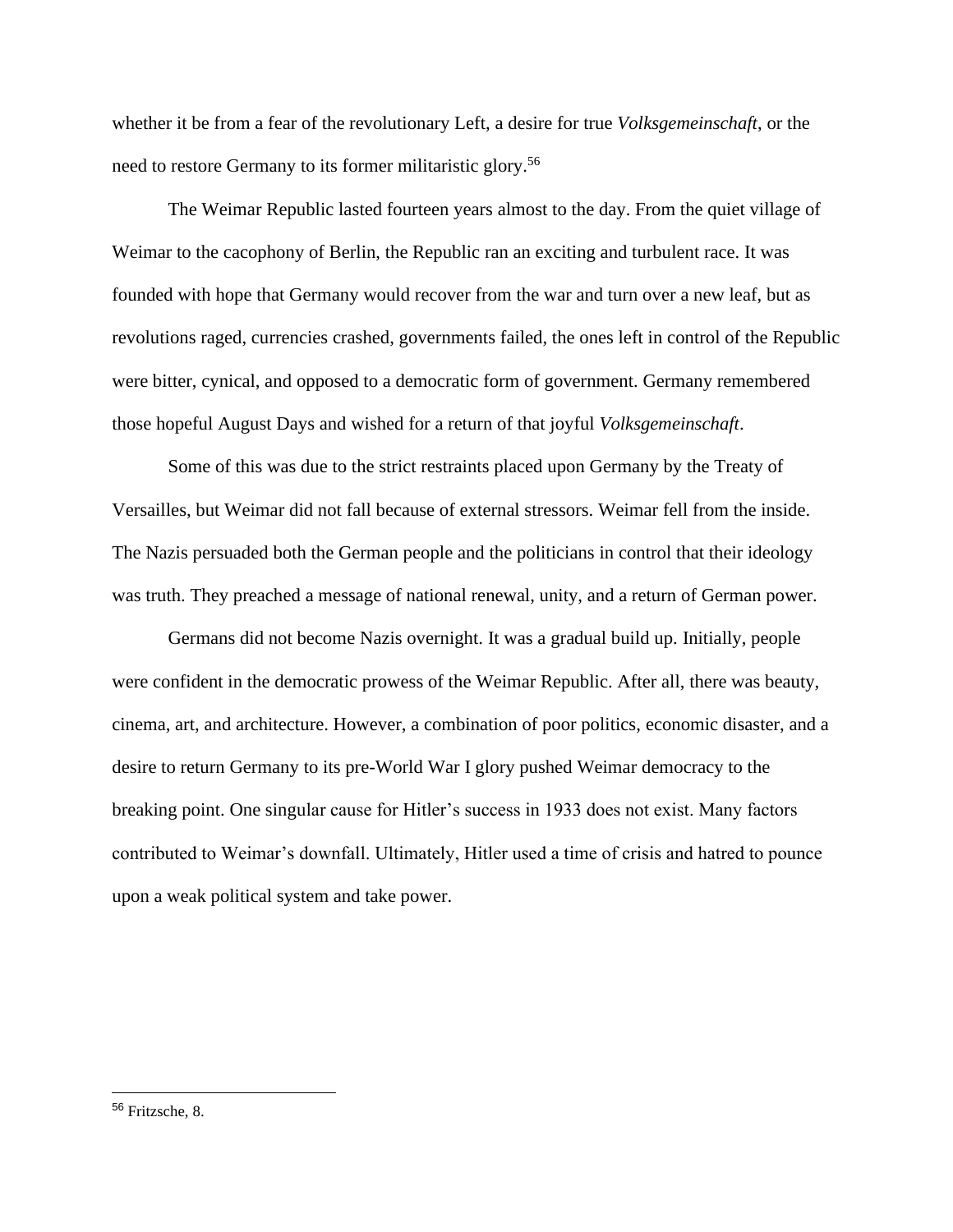References:

- Alpha History. "Adolf Hitler's First Address as Chancellor (1933)." Accessed April 28, 2021. https://alphahistory.com/nazigermany/hitlers-first-address-as-chancellor/.
- Bessel, Richard. "The Nazi Capture of Power." *Journal of Contemporary History* 39, no. 2 (2004): 169-88. Accessed March 4, 2021. http://www.jstor.org/stable/3180720.
- Blackbourn, David. Eley, Geoff. *The Peculiarities of German History: Bourgeois Society and Politics in Nineteenth-century Germany*. Oxford: Oxford University Press, 1984.

Fritzsche, Peter. *Germans into Nazis.* Cambridge, MA: Harvard University Press, 1998.

- Fulda, Bernhard. *Press and Politics in the Weimar Republic*. Oxford: Oxford University Press, 2009.
- Gordon, Peter E. McCormick, John P., ed. *Weimar Thought: A Contested Legacy*. Princeton, NJ: Princeton University Press, 2013.
- Harsch, Donna. *German Social Democracy and the Rise of Nazism*. Chapel Hill, NC: University of North Carolina Press, 1993.
- Henig, Ruth B. *The Weimar Republic, 1919-1933*. New York: Routledge, 2014.
- Hett, Benjamin Carter. *The Death of Democracy: Hitler's Rise to Power and the Downfall of the Weimar Republic*. New York: Henry Holt and Company, 2018.
- Kershaw, Ian. *Hitler, the Germans, and the Final Solution*. New Haven, CT: Yale University Press, 2008.
- Kocka, Jürgen. "Asymmetrical Historical Comparison: The Case of the German Sonderweg." *History and Theory* 38, no. 1 (1999): 40-50. Accessed April 13, 2021. http://www.jstor.org/stable/2505315.